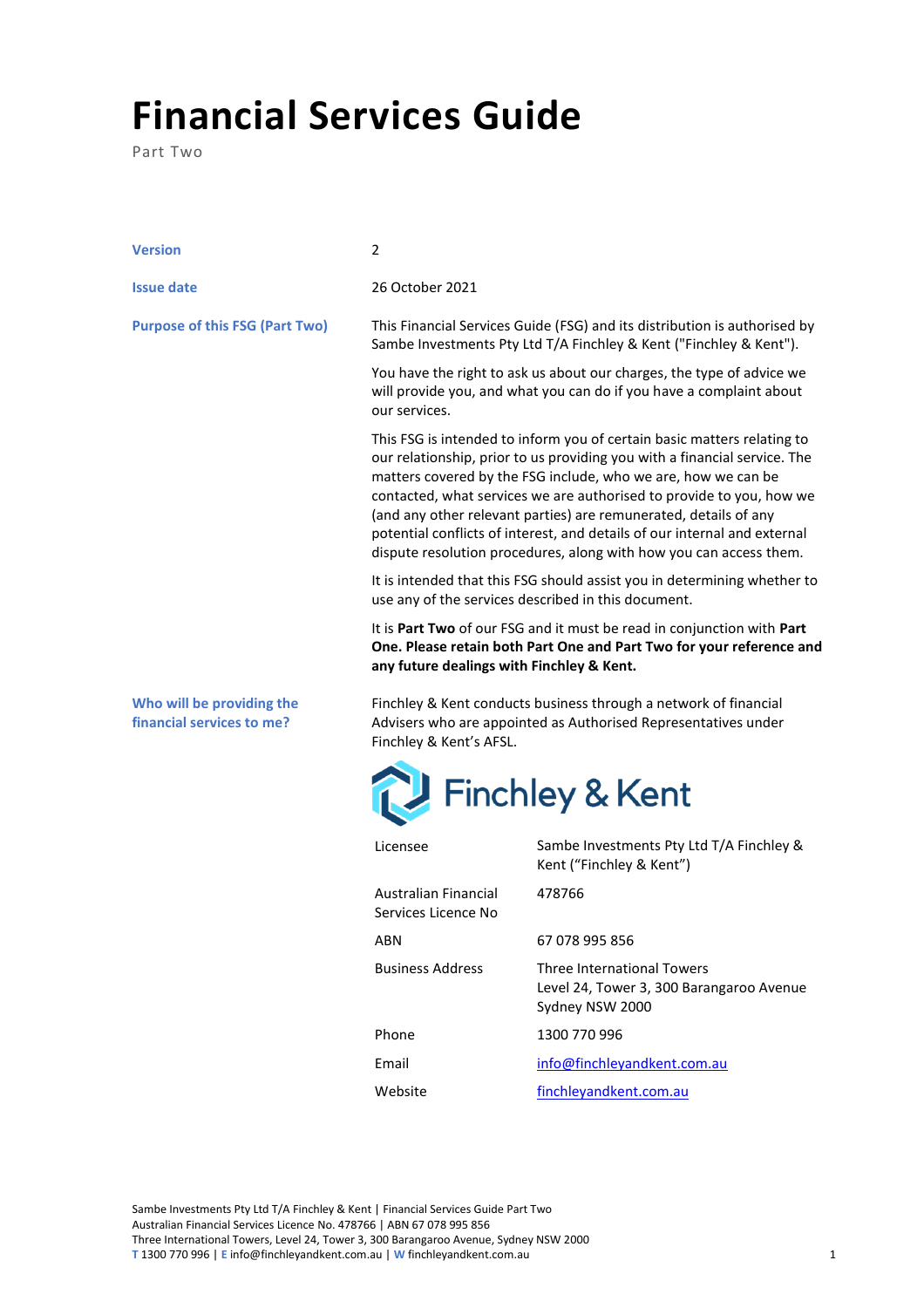Heathcote & Kendall Pty Ltd T/A SBFP ("SBFP") is a Corporate Authorised Representative of Finchley & Kent and has been given permission to provide you with this FSG Part Two.



| Corporate Authorised<br>Representative    | Heathcote & Kendall Pty Ltd T/A SBFP<br>("SBFP)      |
|-------------------------------------------|------------------------------------------------------|
| Corporate Authorised<br>Representative No | 343491                                               |
| <b>ARN</b>                                | 73 140 671 530                                       |
| <b>Business Address</b>                   | Shop 2, 975 Old Princes Highway<br>Engadine NSW 2233 |
| Postal Address                            | <b>PO Box 288</b><br>Engadine NSW 2233               |
| Phone                                     | 1300 400 545                                         |
| Website                                   | https://sbfp.com.au                                  |
| Your adviser is Sandra Bowley.            |                                                      |
|                                           | Sandra is a Sub-Authorised Representative of SBFP.   |
| Authorised<br>Representative No           | 249203                                               |
| <b>Business Address</b>                   | Shop 2, 975 Old Princes Highway<br>Engadine NSW 2233 |
|                                           |                                                      |

**Who is my Adviser?** The Sandra Bowley.

| Authorised<br>Representative No | 249203                                               |
|---------------------------------|------------------------------------------------------|
| <b>Business Address</b>         | Shop 2, 975 Old Princes Highway<br>Engadine NSW 2233 |
| <b>Postal Address</b>           | <b>PO Box 288</b><br>Engadine NSW 2233               |
| Phone                           | 02 9548 6053                                         |
| Email                           | sandra@sbfp.com.au                                   |

## **Education and Qualifications**

- Diploma of Financial Planning
- Certified Financial Planner
- Justice of the Peace

## **Professional Memberships**

- FPA Senior Fellow of the Financial Planning Association
- Finsia Financial Services Institute of Australia
- AFCA Australian Financial Complaints Authority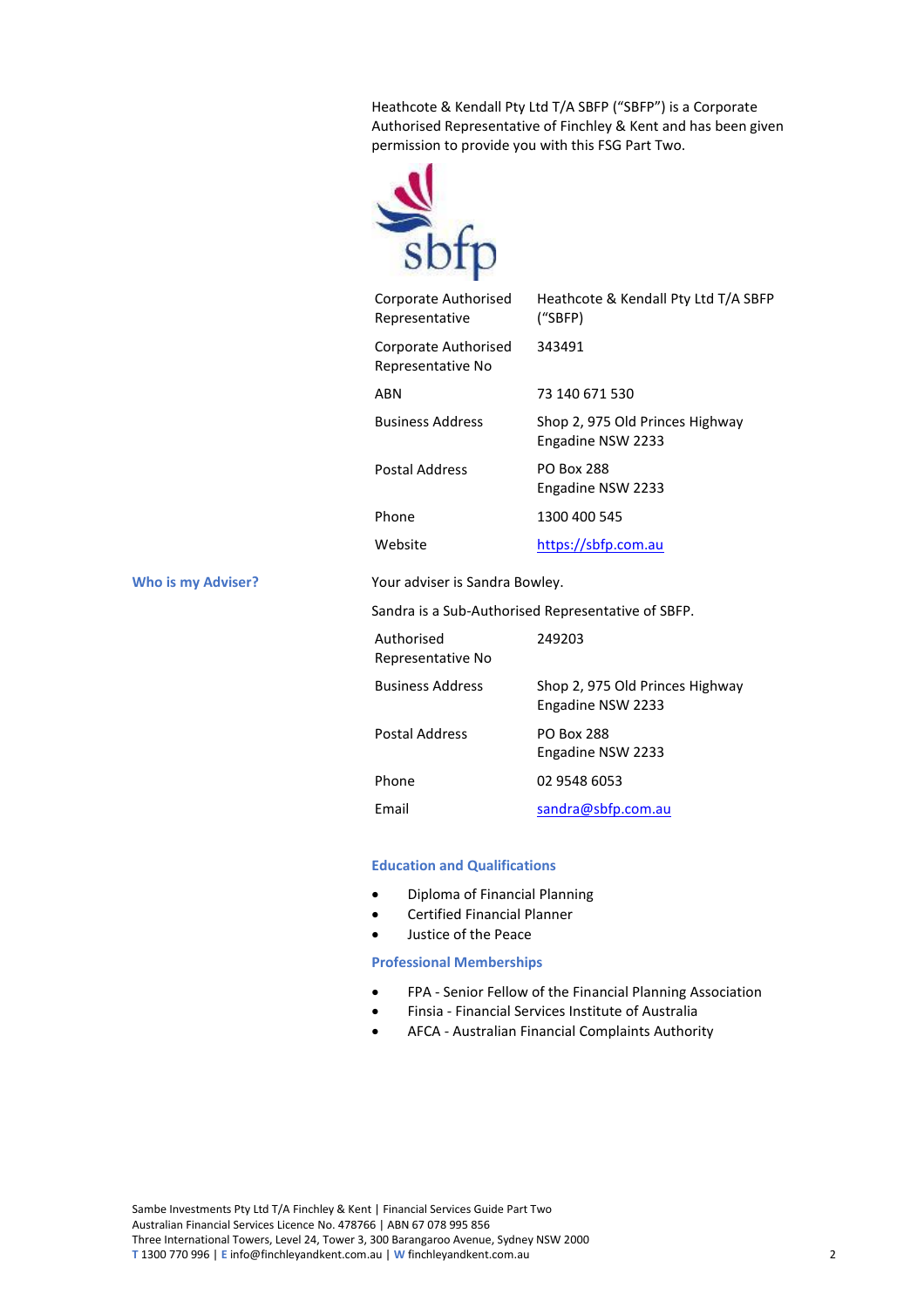**What kinds of financial services are you authorised to provide me and what kinds of products do those services relate to?**

Sandra can offer you the following services:

- Wealth Accumulation Strategies
- Managed Investments
- Socially Responsible Investments
- Debt Management
- Guidance on Budgeting
- Business Succession Planning
- Salary Packaging
- Personal Risk Insurance
- **Superannuation**
- Pre-Retirement Strategies
- Transition to Retirement Strategies
- Centrelink and Veteran Affairs Planning
- Aged Care Strategies
- **Estate Planning Strategies**

Sandra is licensed to provide advice on, and deal in, the following financial products:

- Deposit and Payment Products (including Non-basic Deposit Products)
- Government Debentures, Stocks or Bonds
- Life Products (including Investment Life Insurance Products and Life Risk Insurance Products)
- Managed Investment Schemes (including IDPS)
- Retirement Savings Account Products
- **Superannuation**

Sandra is not authorised to advise and deal in relation to the following products:

- Securities
- Self-Managed Superannuation Funds
- Margin Lending Facility (including Standard Margin Lending Facility)

Sandra is unable to offer you advice or services regarding the financial products or services listed below under Finchley & Kent Australian Financial Services licence. We may have referral arrangements in place for a service or financial product listed below. Please inform us if you wish to receive advice in these areas and we will be happy to refer you to a suitably qualified adviser. It is important for you to understand that we do not endorse, recommend or accept responsibility for the services, strategies and/or products provided by external referral service providers.

- Mortgage Broking and Finance
- General Insurance
- **Derivatives**
- Real Estate
- Taxation and Accounting
- Legal Document Drafting
- Business Coaching